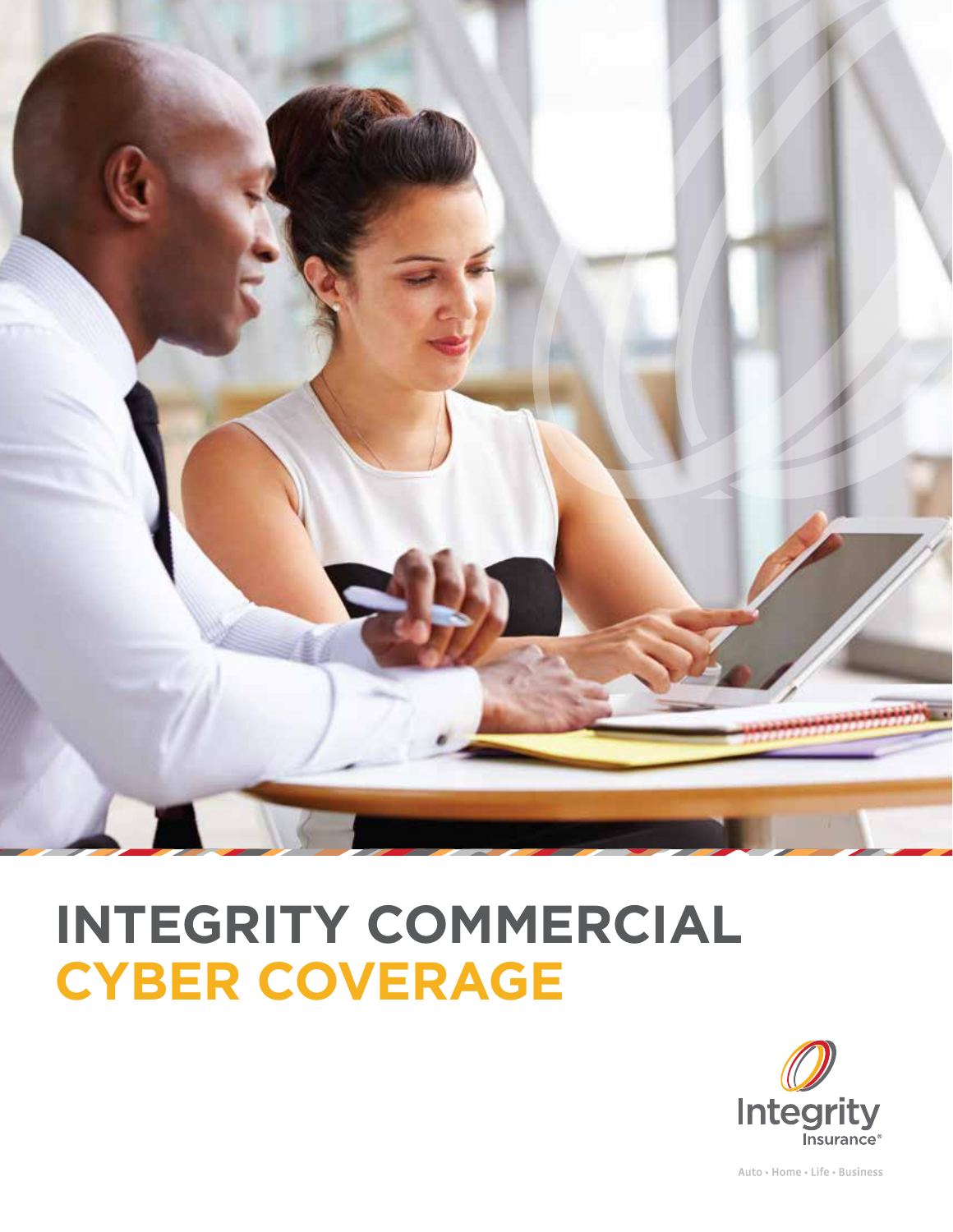## **BUSINESS DATA BREACHES. IT'S NOT ABOUT IF, BUT WHEN.**

Most businesses don't have a breach response plan. Learn the risks of not being covered.

### **Is my business vulnerable?**

Businesses of all sizes have experienced data breaches in many ways, including:



### **60% of small businesses will close within six months of an event.¹**

# **Why Cyber Coverage?**

The average cost for each lost or stolen record in a business data breach jumped to \$154 in 2015.<sup>2</sup> It's not just hackers who threaten businesses. A single mistake with online files or a disgruntled employee leaking customer information can damage a business'' reputation and even force the business to close if it isn't financially protected.

Business owners must take steps now to protect their data and their clients' data. Integrity Insurance can help with our Cyber coverage.

### **Our Partnership:**



Integrity has partnered with CyberScout to provide businesses with proactive, comprehensive Cyber protection and remediation services that help defend business owners, employees and customers from inadvertent data exposures and identity theft.

CyberScout protects more than 770,000 businesses in North America alone, tracking relevant breach laws and regulations in each state. As industry experts, CyberScout has the resources available to provide business owners with the information they need to keep their online information secure and work to prevent online security threats.

<sup>1</sup> U.S. House Small Business Subcommittee on Health and Technology

²IBM and Ponemon Institute, 2015 Cost of a Data Breach Study: Global Analysis

<sup>3</sup>2016 Verizon Data Breach Investigations Report

⁴The Cyber Resilient Organization: Learning to Thrive Against Threats

\*These real scenarios were covered by CyberScout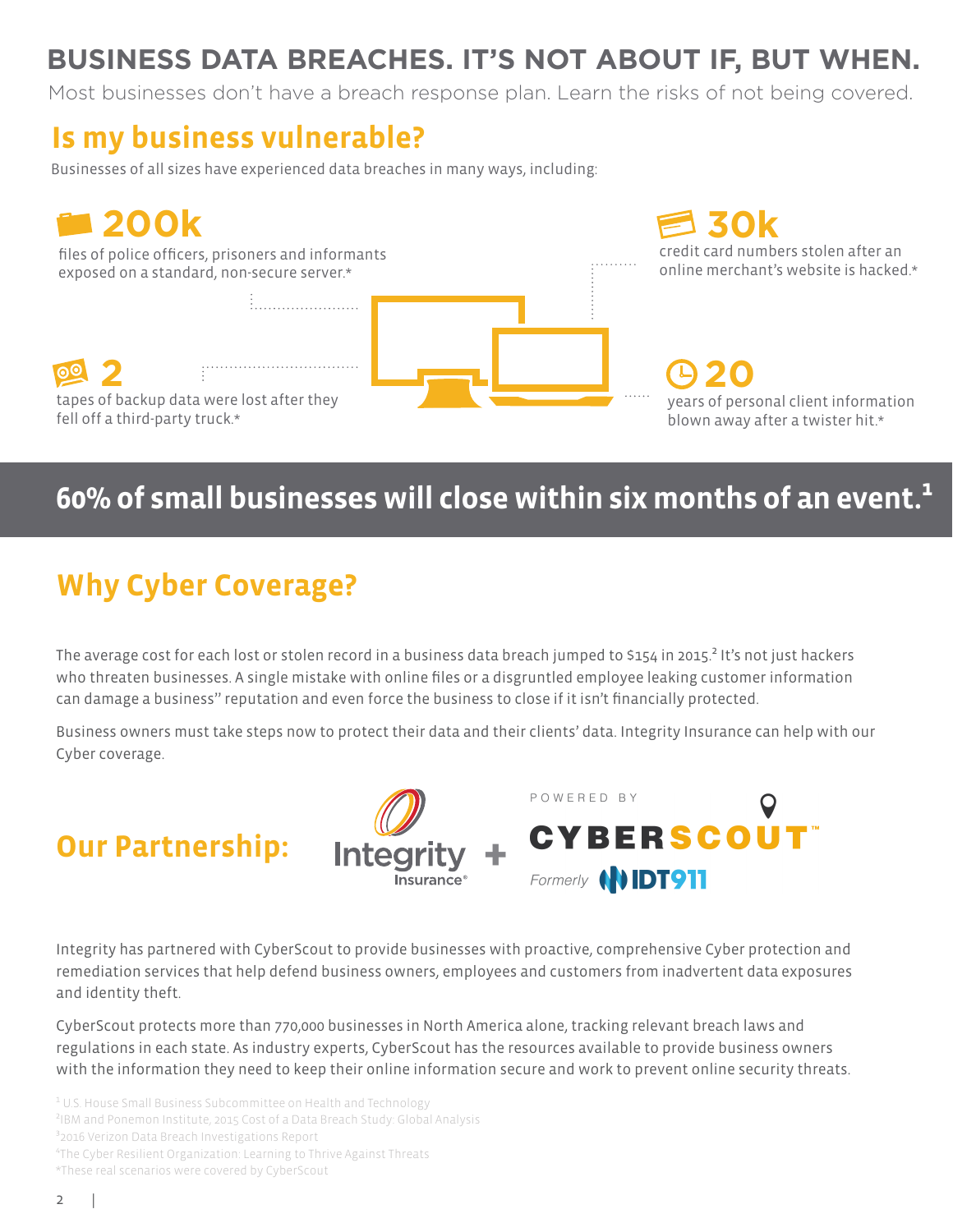# **Cyber Coverage Benefits**

Integrity coverage is included on all eligible Business Owner Policies (BOP) and Commercial Package Policies (CPP). Integrity + CyberScout can help businesses protect themselves from security threats but can also assist if the worst happens.

#### **Product Highlights**

Integrity Commercial Cyber Coverage can be tailored to your unique needs:

- Coverage Limits of \$25K up to \$1.0M
- Optional Business Interruption Coverage
- 1st and 3rd-party Coverage automatically included
- Extortion Coverage
- Regulatory + PCI Fines
- Data Replacement Expenses
- Paper Records

#### **Education**

CyberScout's breach response website gives business owners the tips and resources they need to start securing their online data, including:

- Incident response and information security plan templates
- Education resources on risk awareness and reduction
- Notification laws and regulations
- And more

#### **Support**

If there is a data breach, CyberScout and Integrity will work together to:

- Develop breach victim notifications and a response plan
- Organize a media response
- Financially support the business

### **Learn more at integrityinsurance.com/cyber**

**In 93% of cases, hackers can compromise an organization in minutes. 3**

# **75% of cyber attacks are random.4**